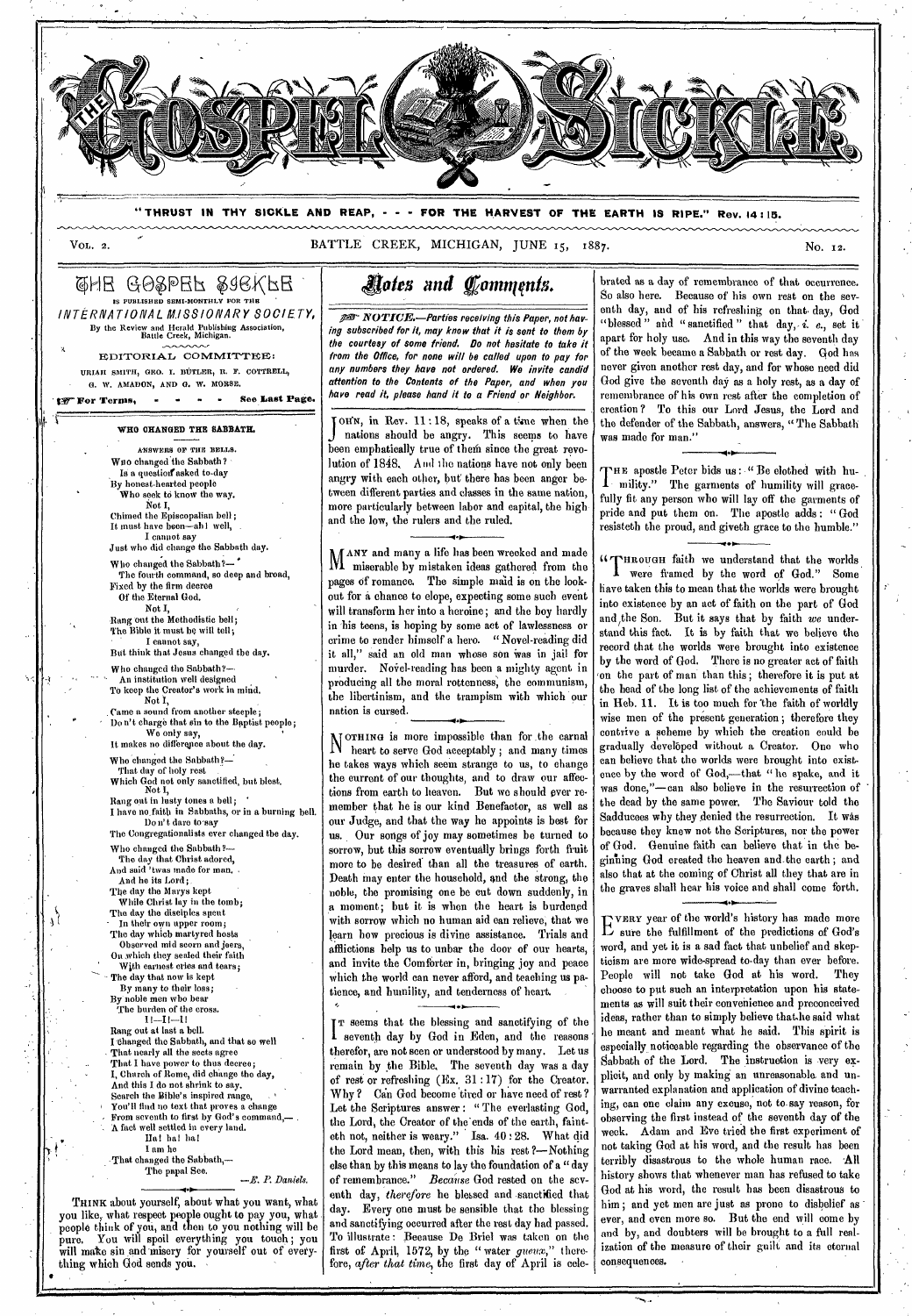### 90  $\text{YHE} \text{GOSPEL} \text{SICKLE}.$  [Vol. 2.-No. 12.

*fflottrinal jrfirles.* 

"Speak thou the things which become sound doctrine." Titus 2 ;1.

TRACES OF THE SABBATH IN PARTS OF THE WORLD WHERE THE CATHOLIC CHURCH COULD NOT PUT IT DOWN.

#### BY G. I. BUTLER.

THE gospel extended its influence all through Northern and Central Africa in the early part of the Christian dispensation. There were many Christian churches in that continent. Africa indeed " stretched out her hands to God." But after the conquest of the northern portions of that country by the Mohammedans, and for a long time before that,' the Christians of Abyssinia were lost to the rest of the Christian world. " Encompassed on all sides," says Gibbon, " by the enemies of their religion, the Ethiopians slept near a thousand years, forgetful of the world, by whom they were forgotten."

But after the great discoveries of the fifteenth and sixteenth centuries, they became known again to the Christian world. They were found observing the ancient Sabbath, although they were greatly affected by the pagan and Mohammedan errors ,so long surrounding them, as might be expected. Yet it is a fact of no little significance in the consideration of this subject, that this large body of Christians, which had been so long separated from the influence of the Catholic Church, were found after a thousand years still observing the seventh day. At the time of their separation from the rest of the Christian world, they, with others, were observing both Sunday and the Sabbath. When found nearly a thousand years later, they were doing the Same. Thus Mr. Geddes says, "They deny purgatory, and know nothing of .confirmation or extreme unction; they condemn graven images; they keep both Saturday and Sun: *day."—Church History of Ethiopia,* pp. 34, 35.

The ambassador of the king of Ethiopia, at the court of Lisbon, gave the following reasons for keeping, the Sabbath : " Because God, after he had finished the creation of the world, rested thereon; which day, as God would have it called the holy of holies, so the not celebrating thereof with great honor and devotion seems to be plainly contrary to God's will and precept, who will suffer heaven and earth to pass away sooner than his word; and that, especially, since Christ came not to destroy the law, but to fulfill it. It is not, therefore, in imitation of the Jews, but in obedience to Christ and his holy apostles, that we observe.that *day."—Church History of Ethiopia,*  pp. 87, 88.

This account was given by the ambassador in 1534. In the beginning of the next century the emperor of Abyssinia was induced to submit to the pope in these words ! " I confess that the pope is the vicar of Christ, the successor of St. Peter, and the sovereign of the world. To him I swear true obedience, and at his feet I Offer my person and kingdom.— *Gibbon,*  chap. 47. Let the reader now mark what followed As soon as the emperor had thus submitted himself, he was. obliged to put forth a decree forbidding the observance of the Sabbath. Geddes says he "set forth a proclamation prohibiting all his subjects, upon severe penalties, to observe Saturday any longer. vere penalties, to observe Saturday any *0/arch History of Ethiopia,* pp. 311, 312. Gibbon expresses the edict thus : " The Abyssinians were enjoined to work and to play on the Sabbath." *—Gibbon,* chap. 47.

Thus we see the Roman Church never missed a chance to give the ancient Sabbath a thrust when the opportunity presented 'itself. This one desire<br>has marked its course throughout. After a space of has marked its course throughout. time the tyranny of the Catholics brought a terrible struggle, which caused their overthrow, and the Abyssinians returned to the observance of the Sabbath, and have continued to do so ever since. These facts present a striking evidence of the hatred of the Roman Church against the Sabbath. It also conclusively proves the existence of the Sabbath in the Church where the popish power could not abrogate it.

We next notice the Armenians of the East Indies. Here was quite a large body, of Christians who had little or no connection with the churches of Europe for, many centuries. So they were preserved from many of the false doctrines of the great apostasy. Mr. Massie describes them as follows : " Separated from the Western world for a thousand years, they were naturally ignorant of many novelties introduced by the councils and decrees of the Lateran ; and *their conformity with the faith and practice of the*  first ages laid them open to the unpardonable guilt of heresy and schism, as estimated by the Church of Rome. We are Christians and not idolaters,' was their expressive reply when required to do homage to the image of the Virgin Mary. . . . La Croze states them at fifteen hundred churches, and as many towns and villages. They refused to recognize the towns and villages. They refused to recognize the pope, and declared they had never heard of him ; they asserted the purity and primitive truth of their faith since they came, and their bishops had for thirteen hundred years been sent from the place where the followers of Jesus were first called Christians."— *Continental India,* vol. 2, pp. 116, 117.

Mr. Yeates thus hints at the Sabbatarian character of these Christians. He says that Saturday " among them is a festival day *agreeable to the ancient practice of the church,."—East Indian Church. History,*  pp. 133, 134. The same fact is also again hinted at by the same writer as follows : "The was set up at Goa in the Indies at the instance of Francis Xaverius [a famous Romish saint], who signified by letter to the Pope John III., Nov. 10, 1545, that the JEWISH WICKEDNESS spread every day more and more in parts of the East Indies subject to the kingdom of Portugal, and therefore he earnestly besought the said king that to cure so great an evil he would take care to send the office of the inquisition into those countries."— $Idem$ , pp. 139, 140.

There can be no reasonable doubt that the " Jewish wickedness" here referred to is the same as ob-.serving Saturday "agreeable to the ancient practice of the church," spoken of above. We' here have another evidende of the hatred of the Ronian Church to the Sabbath. It must be put down by the inquisition, if found in existence where that church had authority. Since that time the East Indies have Since that time the East Indies have fallen under the dominion of Great Britain, Some years-since, Mr. Buchanan, a distinguished minister of 'the Church of England, visited India for the purpose of becoming acquainted with this body of Christians. He says they have preserved themselves most free from Mohammedan and papal corruptions, and that they have a translation of the Bible in the Armenian language, which has been pronounced the " queen of versions." He says, " they have preserved the Bible in its purity ; and their doctrines are, as far as the author knows, the doctrines of the Bible. Besides, they maintain the solemn observance of Christian worship throughout our empire ON THE SEVENTH DAY, and they have as many spires pointing to heaven among the Hindoos as we ourselves. *Buchanan's Christian Researches in Asia,* pp. 159, 160.

Purchas, a writer of the seventeenth century, also speaks of several sects of Eastern Christians, " continuing from ancient times " as Syrians, Jacobites, Nestorians, Maronites, and Armenians. It seems evident these are identical with those now known as Armenians. He says : " They keep Saturday holy, nor esteem Saturday fast lawful but on Easter even. They have solemn service on Saturdays, eat flesh, and feast it bravely like the Jews."-Purchas, his and feast it bravely like the *Jews."—Purchas, his Pilgrimmes,* part 2, book 8, chap. 6, sec. 5.

This writer, like many first day authors, Catholics and Protestants, even of the present time, speaks disrespectfully of those Christians who observed the Sabbath. But this testimony, with the others, seems to leave no possible doubt that the Armenians observed the Sabbath.

Andrews, in his " History of the Sabbath," page 463, says concerning other Sabbath-keepers : " When the reformation had lifted the vail of darkness that covered the nations of Europe, Sabbath-keepers were found in Transylvania, Bohemia, Russia, Germany, Holland, France, and England. It was not the Reformation which gave existence to the Sabbatarians, for the leaders of the Reformation, as a body, were not friendly to'suoh views. On the contrary, these Observers of the Sabbath appear to be remnants of the ancient Sabbath-keeping churches that had wit-<br>neesed for the truth during the Dark Ages." He nessed for the truth during the Dark Ages." proceeds to cite various classes of these in the countries mentioned, and gives the authorities to prove it, which the inquiring reader can investigate in that valuable work.

In summing up the facts presented concerning these Sabbath-keeping bodies which continued through the Dark Ages, we reach the following conclusions :-

1. The Waldenses (at least a large ,portion of them) who sought retired places in the valleys of the mountains to be able to worship God according to the ancient practice of the church and according to the Bible, kept the ancient Sabbath till persecuted by the Catholic Church and almost exterminated.

2: The Abyssinian Church, shut away from the papal church for a thousand years, when discovered were found observing the seventh day of the week as the early Christians did ; .but as soon as the Catholics got power to do so, they at onoe abased the Sabbath, and would not allow it to be observed until they were driven out of the kingdom. Then the Abyswere driven out of the kingdom. sinians returned to the observance of it.

3. The Armenian Christians, also shut away from the Roman Church for the same length of time, when visited by Europeans, were found keeping the seventh day, or Saturday, according to the ancient prac-<br>tice of believers during the first centuries. But true tice of believers during the first centuries. But true) to their hatred of the Sabbath, as soon as the Romish priests could do so, they had the cruel inquisition brought in to abolish by torture the practice of keeping the ancient memorial of creation. So also was it in many other countries. It is the same old story in every instance.

We have now followed for fifteen centuries the work of the Roman Catholic Church in its continued, persevering effort to overthrow the Sabbath which God commanded, and elevate'the Sunday,,the weekly memorial of sun-worship, the first form of idolatry, into its place, transferring it into. a Christian institution ; and we see but one purpose throughout. This work always centered.at 'Rome, from the time the first step was taken turning the Sabbath into a fast to disgrace it, while making Sunday a joyful festival, till we reach the famous roll " which came down from heaven," threatening destruction upon those  $t^*$ who should " fail to keep the Lord's day ; " yes, continuing even till the present day, since Protestants have joined in the same 'work of elevating Sunday. We cannot question the fact that the papal church<br>changed the Sabbath. But lest any should think we But lest any should think we have unfairly judged that church in thus speaking, we propose to give, in our next division, the testimony of many Catholic writers themselves on this subject.

#### DEATH NOT THE SECOND COMING OF CHRIST.

#### BY N. J. BOWERS.

1. JESUS does not come the second time at death, as this would make the second advent a continuous event, one that is taking place all the time, whereas is to be at *a particular time.* Matt. 24:29, 30; 2 Thess. 2 :3.

2. The second advent is to take place *after* certain events have come to pass. Death is a sad reality long *before* these events transpire.

3. Death was in the world long before the first advent of Christ; so the second coming of Christ cannot take place at death, even as *second* cannot precede *first.* Did Christ come the *second* time at the death of the patriarchs, saints, and prophets, in the days before his *first* advent ?

4. When the Lord comes the second time, "every eye shall see him." Rev. 1 :7. Is this true at death ?

5. When he comes he sends his angels forth to there the saints from all over the earth. Matt. gather the saints from all over the earth.<br> $24:31.$  Is this true every time a saint of Go Is this true every time a saint of God dies? 6. 'When he comes he destroys all" the wicked.  $2$  Thess.  $1:7$ , 8. Consider, does this take place every time a Christian dies?

7. When Jesus comes the second time, the righteous dead are brought forth from their graves (John ) 5 : 28, 29), and with the living saints are caught up in the clouds to meet the Lord in the air. 4 : 16,.17. Does all this take place many times every day all over the world ? Think of it

8. Jesus will not come for the saints: until 'he prepares a place for them. See John 14:1-3. That place is not yet prepared (Rev. 21:2), yet the saints have died all along down from Abel's time.

9. If Jesus comes for the saints at their death, he does not take them. Read 1 Thess. 4 :14-17. He did not take Stephen, his first martyr, at his death ; for "he *fell asleep,", and was buried.* Acts 7 : 60 ;  $8:2.$ 

10. When Jesus told Peter that if it was his will that John should tarry till he came; the disciples got the idea that JOhn *would not die.* Their mistake was not in the conclusion they had formed, but in. their understanding of what Jesus *really did* say.

Let us suppose that Jesus meant to have the dis- $\cdot$ ciples understand that by his coming he meant death;  $\lVert \cdot \rVert$ or that at the death of John he would in *some sense '*  come, then we will have the Master make the wonderful statement, *"If John livqs till he dies, what is that to thee?"* Would' not this have been a remarkable piece of information indeed ?

So we see that the growing belief that at the death of saints the second coming of the Lord Jesus takes place, breaks down at every 'point of examination. Let us hold fast to sound doctrine, and have done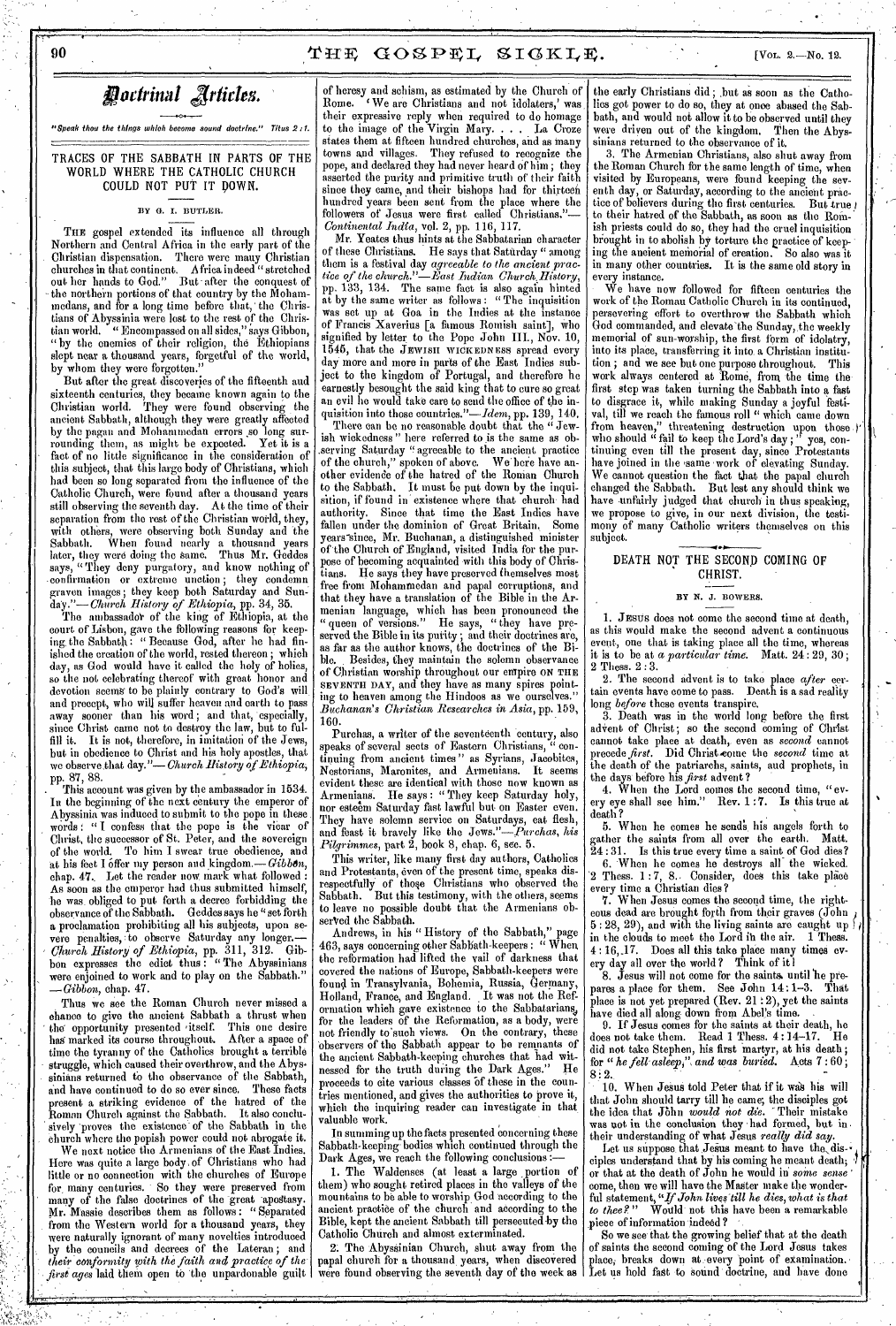# JUNE 15, 1887.]  $THE GOSPEL SIGKLE$ . 91

with the fog  $\mathbf{I}$ and mist of false human reasoning, and be prepared for our Lord when he comes in his kingdom.

#### CHRIST'S KINGDOM.

WE agree with all Christian denominations that the kingdom spoken of in Dan. 2 : 34, 35, 44, 45, and 7 : 14, 27, is the kingdom of our Lord and Sayiour Jesus Christ. We do not agree with those who assert that this kingdom was set  $\psi$  at the first advent or on the day of Pertecost.//Acts  $2:1$ , etc.

We could not agree with them for the following  $reasons : \rightarrow$ 

1. "Flesh and blood cannot/inherit the kingdom of God; neither doth corruption inherit incorruption." 1 Cor. 15:50. We fearn from this text,  $(1)$ that the kingdom of God  $i\beta$  an immortal or incorruptible kingdom; and  $(2.)$  that mortal men have no place in that kingdom. That *mortal* men have lived with and without Christ since the time of the first advent, of course none will deny.

2. The kingdom of Christ will *destroy, break in pieces,* and utterly consume all the kingdoms of this world, that *no place* will be found for them. Dan. 2:35, 44.

3. Christ's kingdom is not of this world (John 18:<br>5), or of this world in its present state. Compare 36), or of this world in its present state. with 2 Peter  $3:5-7, 13$ ; Isa.  $65:17$ ;  $66:22$ ; Rev.  $21:1, 5$ .

4. Peace, joy, love, and unalloyed happiness are to exist in the kingdom of Christ; while sorrow, strife, and all sin and its effects will be banished thence. Rev. 21 : 3, 4, 8, 27; 22 :5; 2 Peter 3:13; Isa. 35.

Yet in the face of all this evidence, which is not a tithe of what might be adduced, many ministers and professors of theology would have us believe that we are living in Christ's kingdom. Pitiful theology ! Christ's kingdom, when heathen Rome was slaying nations, and wading in the blood of human sacrifice I Christ's *glorious* kingdom*,* during.the " ten persecutions " I Messiah's *everlasting* kingdom, when the saints, " the children of the kingdom," were well-nigh destroyed by papal Rome during the 1260 years of papal supremacy ! Christ's *peaceful•* kingdom, during the dismemberment of' the Roman Empire, that deluged the earth in blood; during the revolution of 1848, which shook the earth to the very center ; during our own civil war, in which the blood of thousands was shed, and all the land was in mourning and tears ! Christ's *immortal* kingdoni, while famine, war, disease, pestilence, and death in all its terrible forms, continue to ravage the earth, sweeping off countless victims in their awful desolations I No ; it is not the kingdom of our Lord. The world, physical, political, religious, groaning and travailing, tells us it is not, God's word tells us it is not.

But the kingdom is near. Our Saviour tells his disciples that after the fulfillment of certain signs in in the heavens and• earth, we shall "see the Son of man coming in a cloud with *power* and great glory ; " that our " redemption draweth nigh," and that " the. kingdom of God is nigh at hand." And then he adds, " Heaven and earth shall pass away; but my words sisal! not pass away." Luke 21 : 25-33. •Those signs have passed. What next ?— *The kingdom.* 

It comes with the second advent of our Lord. Paul-places them together;  $2$  Tim.  $4:1$ ;  $1$  Thess. 4 :15-17 ; and John, Rev. 14 : 14 with 15 : 2, 3. The faithful shall inherit it. Gal 3 : 7, 29. We enter it "through much tribulation." Acts 14:22;<br>2 Tim 2:12. The overcomers shall inherit all these The overcomers shall inherit all these things (Rev. 21 :7); "for Ile is'faithful that promised." 0, glorious kingdom I 0, glorious King I "Thy kingdom come, Thy will be done in earth as it is in heaven." "Amen. Even so, come Lord Jesus."—M. *C. Wilcox.* 

"To HIM that overcometh will I grant to sit with me in my throne, even as I also overcame, and am set down with my Father in his throne." Rev. 3: All Heaven is interested in our overcoming. The Father, the Son, and holy angels beckon us away from this, blighted, groaning earth, to unspeakable joy and endless bliss. The Spirit and the bride say come. The promise to eat of the tree of life, which is in the midst of the paradise of God, and of the hidden manna, and of receiving the palm, the robe, and the crown of life, shine forth in the word of God, to the overcomer: • " Ho ,that overcometh shall. inherit all things; and I will be his God, and he shall be my son." Rev.  $21:7$ .

# *<i>Che Christian Life.*

"If *any man have not the Spirit of Christ he Is none of his,"* 

#### TO EVERY MAN HIS WORK.

- **OUR** Master has taken his journey To a country far away, ... And has left us a task to finish Against his reckoning day. There's a work for me, and a work for you, Something for each of his servants to do.
	- Your task may be great and glorious, And mine but a simple one; It differs little. The question is; Will his coming find it done?
- Or perhaps in his deeper knowledge, He has thought it wise and best, That while others toil in service Our part be to wait and rest.
	- It matters not, in this little while, Whether we work, or watch, or wait;
- So we fill the place he assigns us, Be the service small or great
- There is one thing only concerns us,—<br>'To find the task that is ours ; And then, having found it, to do it With all our God-given powers.
- Our Master is coming most surely, To reckon with every one;

Shall we then count toil or sorrow, If his sentence be, "Well done"?

*'—Faith, and Works.* 

### MORE OF CHRIST.

THOSE who call themselves Christians need more of Christ. How few, comparatively, who believe upon him grow up to a symmetrical manhood in his service I How few feel that they are called saints, their vision filled with his exceeding beauty, self and sin crucified, —like a hymn melodious with joy even amid dark and rugged ways f More of Christ is needed by preacher and people, by the lofty and the lowly, the wise and the unwise. The multitudes who grope in spiritual ignorance, who stagger under their burdens, who shudder with their fears and woes, who are gliding toward terrible vortexes in the giddy whirl of bus-iness and pleagure need more of Christ. More of Christ would make that sad home bright, that wavering soul steadfast, that mourning heart glad, that burdened conscience light ; would impel to merciful labors that selfish nature, and make those who stand' apart in enmity clasp forgiving hands. More of Christ would smite down sectarian walls, strip the covering from ecclesiastical shams, hush the whine of cant blow soft winds of refreshment to weary wanderers, win outcasts to the fold, wipe stigmas of exclusiveness and mammon from the church, lead the joyous flock by still waters, and make the desert blossom as the rose.

More of Christ is what we all want in our hearts, our homes, our churches, our business, our politics, our schools, our literature, our art, our government, —more of. his sweet, holy, courageous, sacrificing spirit, more of his patience, his love, his tender appreciation of man. Yea, we want him as our own precious Redeemer,, whose blood cleanseth from all *N. Powers,* D. *D.* 

### PEACE.

# How SWEET are the blessings of peace I Whether it be in the home circle, in the neighborhood, in the

body ecclesiastical, or in the body politic, the blessings of peace are many and very great. On the contrary, how many are the miseries of war, and how multiplied its evils, from the neighborhood wrangle and dispute up to the drawn battle of armies whose tumult is heard from afar.

But to have peace in society, in the family, in the neighborhood, or in the State, there must be mutual forbearance. Provocations and offenses will come, and must be met by the spirit of war or the spirit of peace ; and as they are met, so will be the event. To have permanent peace you must make up your mind to have it at the cost of many sacrifices of personal pride and feelings ; and recollect that only extreme cases of wrong will justify war. Principle cannot be sacrificed ; but it is only once in a hundred generations that such a case occurs ; and no doubt all wars, disputes, and quarrels would be best disposed of by arbitration.<br>Make it a rule not to speak an unpleasant word to

Make it a rule not to speak an unpleasant word to any one, however much you may be annoyed by fool-ish, quarrelsome people. No matter if -you are wronged and abused, it will not help your case to become angry and say things in an excited tone; no, it will only set your cause so much the more in the dark. Keep cool: Look at the matter from the standpoint of your accuser. Make his case your own. Take his part just for awhile, as an experiment, and see how it will modify matters. "As ye would that others should do unto you." Do not forget this beautiful law. If you feel the storm of passion arising within you, then do not speak until it is over. An angry man is only an insane man.

Bear affronts and insults just as Christ did his. When spit upon, he only wiped his kingly brow. Thus he retained the stamp of nobility, and thus you must retain it. When insulted by impudence, he allowed the old purple robe to regain, and the thorny crown to lie upon his brow, unril his enemies them-selves removed them. Thus he would that you should be insensible (apparently) to insult and scorn, and that you should fervently pray to God for the pardon that you should fervently pray to God for the pardon of your enemies.

Do you say that you cannot endure abuse to such an extent, that it is the last feather that breaks the camel's back ? Did Christ say so ? Did he have some , point which he could not pass ? Did he say that he could not pass over certain insults of the mob 2—Nay ; he let them commit the worst possible acts of hostil-ity, until he hung a mangled corpse upon the wooden cross of a felon, Disgrace, infamy, contempt, tor-ture, did their worst ; and he did not assert his right, but bore it all calmly, sweetly, to give his followers a lasting example. What do you say ? Will you follow his example *i--Joseph Clarke.* 

#### THE PARABLE OF THE LOST SHEEP.

**TEXT:** "Take head that ye despise not one of these little ones ; for 1 say unto you, That in heaven their angels do allowing ways behold the face of my Father which is in heaven. For the Sou of man is come to save that w

The love of the Lord for all his dear people, however humble and feeble they may appear in the eyes of the world, and his tender care for them, Christ plainly sets forth in this portion of Scripture. They may be despised of proud and sinful men, but they are honored of high Heaven, inasmuch as they have holy angels that excel in strength to guard, them, who can appear at any moment in the court of heaven in their behalf, Please notice

I. The mission of the Son of God was to save lost sinners. He would have the, tenderest care and 'the most anxious vigilance manifested toward the weak, and those who unwittingly stray from his fold. And at the same time, for the safety .of his church, he would have his people withdraw from those who persist in walking disorderly, who are fault-finding, murmuring, and rebellious.

2. There is a class of minds that wander innocently. And it is the duty of those who are stronger and see the way of life more clearly, to bear the infirmities of these weaker ones. The shepherd leaving the ninety and nine and going in search of the sheep that was<br>lost, and his tender care for that one, most simple of all the flock, is a most impressive lesson to the church to care for, and bear with; the Weak, simple, holiest, humble ones in the church. But obligations aro mu-tual. If it is the duty of the stronger to help the weaker, the weak ones must be willing to be helped. If .they need to be taught, they should be willing to learn.

3. True happiness consists in doing good to others.<br>This is illustrated by the rejoicing of the shepherd<br>over the one sheep that was found. It is a great<br>work to rescue one goul from danger, for whom Christ<br>died. "Brethren of you do err from the truth, and one convert him, let him know that he which converteth the sinner from the error of his way, shall save a soul from death, and shall hide a multitude of *sins."—James White.* 

#### THE MINUTES.

WE often think and speak of " making good use of our time," meaning our clays, and weeks, and months, and years, forgetting that all these are made up of seconds and minutes. If we waste all our minutes, we waste all our years.

The French have a proverb, " God works. by minutes." His great plans are not wrought out by years, but move through all time, while we are sleeping or trifling, as well as learning and working.

Some people are always complaining that they have not time to read, or study, or think, and at the same time they are wasting years by casting away the golden minutes as they are given from heaven.

Red Jacket once heard a wise man say, "I have not time enough I" Looking at him in surprise, the Indian exclaimed, "You have all the time there is, have n't you ?"

Yes, we have all lime time there is. God has given us time to work for Ourselves and to bless the world. Let us catch it, minute by minute, and make such use of it'as we wish each moment to record in heaven.

Gob has given a man two eyes ; if he lose one, he hath another. But man hath only one soul ; if he lose that, the loss can never be made up *again.—Chrys•*  0810M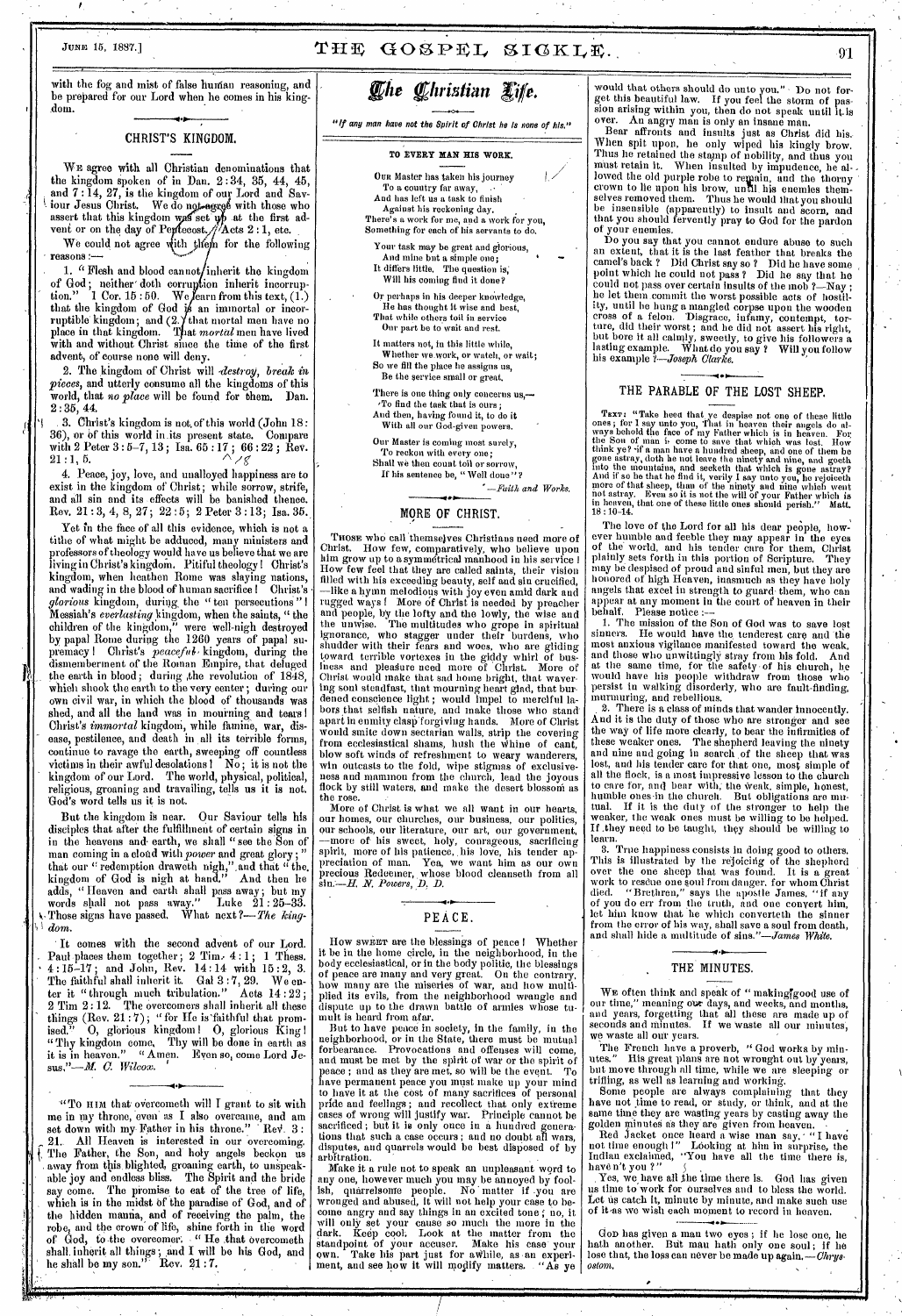## 92 THE GOSPEL SIGKLE.  $[Var 2.4N]$



BATTLE CREEK, MICH., JUNE 15, 1887. *,,,,,,,* \I fffffffff

#### PARTIAL IN THE LAW.

THE Lord, by the prophet Malachi, censures his professed people at a certain time, because, as he *says,*  "Ye have not kept my ways but have been partial<br>in the law." There is one feature of the law in ref-There is one feature of the law in reference to which there seems to be a great deal of partiality manifested. As between the seventh and the first day of the week as the Sabbath, it appears to us,that the people exercise a great amount of partiality in favor of the latter.

Take the following as an illustration :—

" Give us an apostolic command or example where Christians kept the Sabbath, and we will keep it ; but until you do, yon are binding burdens on the free people of the Lord that are without divine authority, and we must and shall *rebel."-Clerislian Oracle,* Disciple paper.

'Rebel" is a good word in this connection. That is just what it is. But the foregoing words suggest a query. The Disciples keep the first day of the week substantially in the same manner and for the same purpose in and for which the Sabbath itself was originally kept according to the command of God ; that is, to secure a needed season of rest and worship, and to honor the Lord. The law requires that this shall be done on the seventh day of the week; and they do it on the first. Now, they say, if yon require us to do this on the seventh day of the week, "you are binding burdens on the free people of the Lord." So it seems it is au awful burden to do these things on the seventh day, but very easy and delightful to do them one day later, on the first day. Query : Why is it any more of a burden to do these things on the seventh day, which the Lord commands, than it is on the first, which nobody commands ? " Partial in the law."

Again : " Give us apostolic command or Christian example for the Sabbath, or we rebel." They keep Sunday. Any apostolic command for that ?- None at all. Any instruction concerning it ?—Not a particle. Any apostolic or Christian example for keeping it 3—Not a shadow of any. Yet with all alacrity and the tenacity of death, they adhere to the Sunday. Thus,they virtually say, We will not keep the Sabbath, notwithstanding it was established in the beginning as the great memorial of Jehovah (Gen. 2 : 2, 8), and God classed it at Sinai with nine other immntable moral precepts, which, with that, be engraved upon the tables of stone ; notwithstanding God says his own honor is involved in keeping it (Isa. 58 :13, 14), and Christ said he came not to destroy it, and that not a tittle 'of it should pass while the earth endnred (Matt.  $5:17-19$ ) ;--notwithstanding all this, we will not keep the Sabbath without a special apostolic command or express Christian example shall compel us to do so. But the Sunday, dear darling day l that we will keep without any command, or any instruction, or any example, or any intimation from any one that there is any obligation or duty connected with it ; and that, too; we may add, in face of the fact that it is, a child of tradition and apostasy. Verily, great is Diana of the Ephesians 1 " Partial in the  $\mathbf{u} \cdot \mathbf{w}$  . U. a.

### "IT MATTERS NOT WHEN, IF WE ARE ONLY —PREPARED."

#### CONCERNING the light of prophecy an apostle has said, " Whereunto ye do well that ye take heed." But thousands are deceiving themselves with the idea, seemingly self-evident to them, that it is of no use for them to know whether the coming of Christ and the end are near, or far in the future, if they are only prepared. This exense for not heeding the injunction of Jesus and his apostles to " watch" and to " know that it is near," " lest coining suddenly," they be found " sleeping," is so well expressed and so plausible, who can deny its truth ? Is it not trne that, if they are only ready, all is well with them ? Say they, "It matters not to me whether Christ should come to-day, this

year or next, or whether he shondd not eome in ten<br>thousand years; it is all the same to me. If I love thousand years; it is all the same to me. Jesus, all is well."

Now I wish to show how little such persons know and realize in what will consist a preparation for the close of probation for those that shall in the providence of God be " alive and remain " to that all-important event.

Please read the closing message of probation, as recorded in Rev.  $14:9-12$ . Listen to the awful warning against the worship of the beast and his image, and the terrible dennnciation of the nnmingled wrath of God against those that shall be found so doing when that great day of his wrath shall come. Then, on the other hand, read the account of the last persecution of the church, recorded in Rev. 13 : 11-18, when that government which will bring into being an image of the papal beast, shall demand that you-shall worship the image—the very thing which God warns you not to on pain of death, and it will be seen that a grand and decisive test will close probationary time, and that those who live till the Son of man shall be seated upon the white cloud with the sickle in his hand, hecanse the "harvest of the earth is ripe," will have passed this final, trying test, refusing to worship the beast and his image, and identifying themselves with those " who keep the commandments of God and the faith of Jesus."

Now let me ask you, my friend, Who will pass this test, and not know that Christ's coming is near, even at the doors 7 Who will, at the risk of his life; refuse obedience to the .mandates of earthly government, standing firm for the commandments of God, in spite of the threatening of death, till Christ shall come for their deliverance, and not know that deliverance is coming, and without praying for and ekpecting the coming of the Deliverer  $\ell$  At that time will be fulfilled the promise of Christ: "And shall not God avenge his own elect, which cry day and night unto him, though he bear long with them ? I tell you that he will avenge them speedily. Nevertheless, when the Son of man cometh, shall he find faith on the earth ?" Lnke 18:7, 8.

To one who heeds the sure word of prophecy it is absurd, in the highest degree, to suppose that one can be prepared for the grand and solemn event of the elose of human probation without being aware that that event is at hand. And why should Christians choose to close their eyes to all the signs of the coming of that day, and desire to have that day come upon them as a thief in the night? "If therefore thon shalt not watch, I will come on thee as a thief, and thou shalt not know what hour I will come upon thee." "The Lord of that servant shall come in a day when he looketh not for him, and in an hour that he is not aware of, and shall cut him asunder, and appoint him his portion with the hypocrites." Why should Christians deliberately choose the unbeliever's fate ? R. P. C.

#### THE COMMANDMENT HOLY.

Some who deny that the ten commandments were ever binding on any people except the Jews from Moses to Christ, are ready to admit that all the principles of the decalogue are of perpetual and immilta-. ble obligation. All the great moral principles, they admit; existed from the beginning, were binding on Adam, the antediluvians, and the patriarchs, and are binding on Christians in this dispensation ; but the ten commandments were never binding on any but the Jews; with the duties of the decalogue, as there<br>expressed. Christians have nothing to do. They even expressed. Christians have nothing to do. admit that the principle of the Sabbath is all right ; but the Sabbath itself as enjoined in the fourth commandment is all wrong. To keep that is bondage, Judaism, denying Christ, going back to Moses, falling from grace, legalism, etc. Thus they seem to be able to get along with "principles" well enongh; but when these principles are drawn out into specific duties, they cannot stand that at all.

The reason is obvious : man likes to regnlate his own duties ; and within the indefinite limits of certain " principles" he fancies he can do this, and so, compromisidg the matter with God and his own conscience, is content. He finds no fanit at all with the " principle" of Sabbath-keeping, provided he can carry out that principle by keeping a Sabbath at such a time as he may choose and in such a way as he may think proper.

This looks to ns like a fearfully presumptuous and dangerons position to occupy. For what are the ten commandments but an effort on God's part to embody in definite language the very principles which

we are nnder sneh obligation to obey ? And if such is their nature, how can we observe the " principles referred to, and yet act contrary to the command in which that principle is embodied ? If men were the authors of those commandments, men might think they could improve them ; but who will undertake to improve upon the words of God ? 'How 'can the principle against idolatry be any' better expressed than by the command, "Thou 'shalt have no other gods before me "? How the principle against taking the property of another, than by the command, "Thon shalt not steal"? And how could the principle of Sabbath-keeping be set forth except by telling what proportion of time we should keep, and what particular part it should be, and how we should keep it, and why ? Without this, the principle itself would perish, for without this there could be no real Sabbath-keeping.

But against this error of lauding moral principles, and at the same time trampling on moral commandments, Panl seems especially to gnard, in that text from which, the heading of these remarks is taken. In Rom.  $7:12$  he says: " Wherefore the law is holy." That is jnst what we believe, say our moral-principle friends ; we believe the law is holy, the great principles are all right, but we have nothing to do with specific commandments. But Paul goes right on to, say, "And the *commandment* holy, and just, and good."

We take onr stand with Panl, and believe in the ' commandment" as well as the "principle." The commandments, "Thou shalt not kill" and "Thou shalt not steal," are just as holy and good, as immutable and perpetual, as the principles, "Thou shalt not kill" and "Thou shalt not steal." And just so with every other commandment of the decalogue, that divine code which encompasses the race with so broad a sweep that there is not a relation in life we can sustain. nor a wrong we can commit, which does not fall within the charmed circle of its require-<br>ments. U. s. ments.  $\qquad \qquad \mathbf{u. s.}$ 

#### WHY NOT BELIEVE?

THE prophecies of Daniel·and of John have been abundantly proved true by their fulfillment. They have not failed in a single point so far; and they will<br>not. They have proved themselves infallible. The not. They have proved themselves infallible. third message, that of Rev. 14 : 9-12, has been rising and spreading for nearly forty years. It is the final warning to mankind, and is to be followed by the great day of wrath.

By the light of this prophecy compared with Rev. 13 : 11-18, it was seen that a terrible conflict is yet to come between the people who heed the warning and "keep the commandments of God," and those who do not obey, bnt " worship the beast and his image." From the light of these prophecies it was seen and predicted that the time will come when, in our own beloved country, there will be persecution against those who obey the Heaven-sent message, keep the fourth commandment, and do not keep the Snuday, which men have put in place of the Sabbath of the Lord. This view was first published in the *Review and Herald,* May 19, 1851 ; and from that time to this it has been publicly proclaimed by voice and pen/ For these thirty-six years we have met with sneers" and ridicule from those who walk by sight, not by faith. Such a thing as persecution for conscience' sake nnder onr hitherto free government, has been sconted as an ntter impossibility.

The end of this is not yet; but we have already had, of late, instances in several States of this Union, in which men were arrested, fined, and imprisoned for no other crime than that they had religiously kept the seventh day, according to God's commandment, and quietly resumed their labor upon the first day of the week. These facts, together with the general agitation for Sunday laws all over the world, ought to remove all doubt with regard to the out-come of the prophecy. When will men believe, if not now, that When will men believe, if not now, that God is fulfilling his promise by sending forth the last warning to mankind, and that those who are proclaiming it have the trne light on those prophe<sub>j</sub> cies ?

Again, all ought to know that there is now a great and rapidly increasing party calling themselves the American Reform Association, who advocate a "relig ions amendment". of the Constitution of the United States, a leading feature of which is a strict Sunday law'in this fundamental law of the general government. This, when obtained, will lead to the persecution described in Rev. 13 : 15-17, which will fall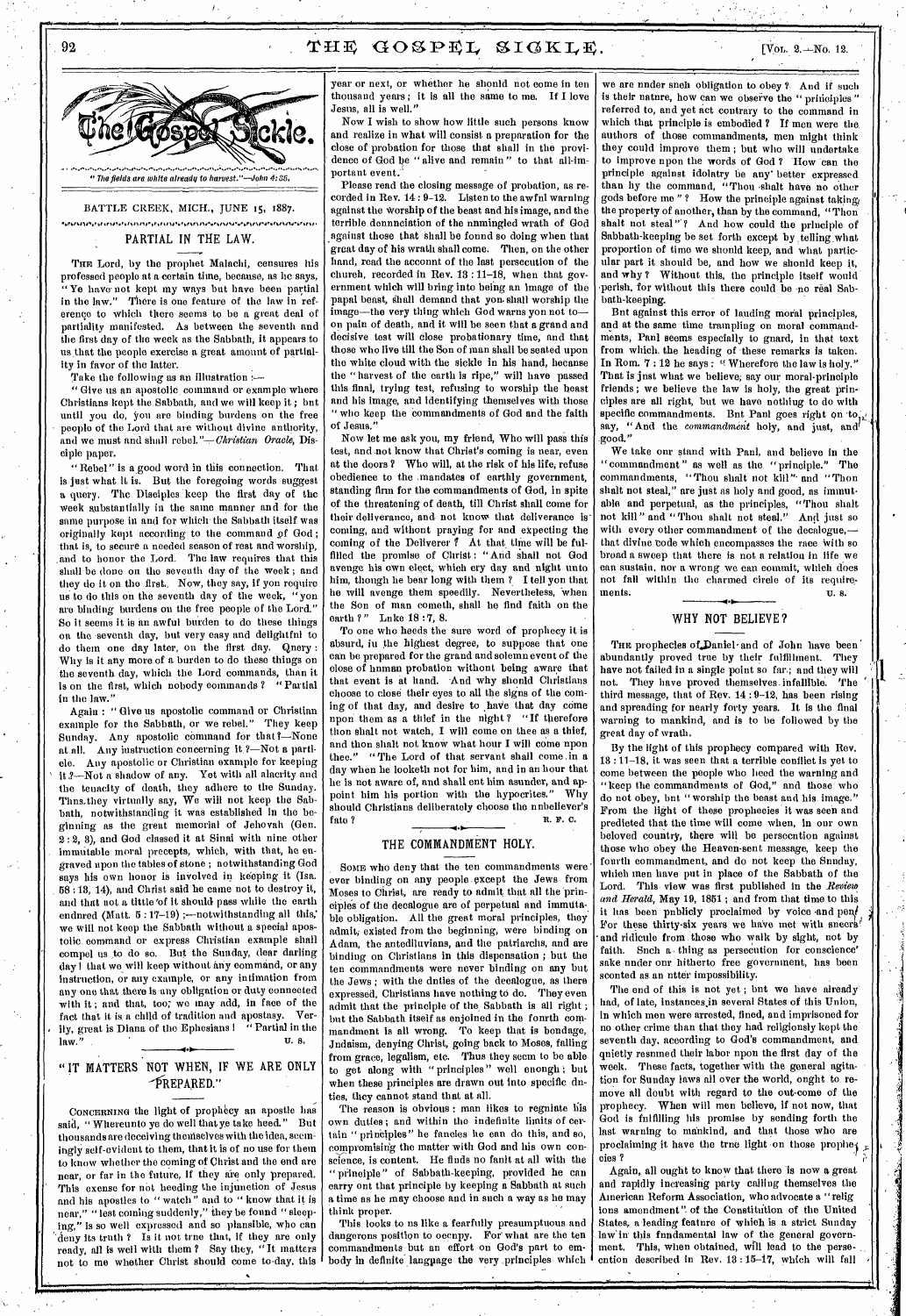# JUNE 15, 1887.]  $THE GOSPEL SIGKLE,$   $93$

upon those who obey the Heaven-sent message by keeping the commandments of God, including the Sabbath which he ordained. This Association originated in 1863 ; but our view of the prophecy had been published and preached for twelve years before that. Of course its rise confirmed our faith ; in its demand we saw a clear fulfillment of the text, " Saying to them that dwell on the earth, that they should make an imago to the beast." That beast was Church and State united,—the Roman popedom ruling "over the kings of the earth," controlling civil laws and binding the consciences of men. The image will be like it, doing the same sort of work, Our only safety will be in obeying the message from Heaven. Why not believe God? not believe God?

### THE FALL OF BABYLON.-2.

#### PROGRESS TOWARD INFIDELITY.

WITH the spirit of the world, there has come a tendency to skepticism, infidelity, and atheism.

Dr. Cumming says:-

, "I believe that one half• of the professors of the spel are nothing better than practical infidels."-*Time of the End,* p. 183.

The London quarterly *Journal of Prophecy* says :-" The whole world is at this moment leavened with infidelity. Hindooism has become semi-infidel. Mo-hammedanism has become semi-infidel. Popery has become semi-infidel. Protestantism has become semiinfidel. Three fourths of the professors of religion in the world (all creeds alike) are infidels, or nearly so. For one conversion to popery in these ten years there have been a hundred. to infidelity. Nobody seems able to stand before this strong delusion. Popery itself is thoroughly leavened with the infidelity ery itself i<br>of the age."

Prof. Taylor Lewis, in the *Christian Statesman* of February 15, 1872, makes the following truthful statements :-

." The. positive, aggressive character of irreligion is the peculiar feature of our age. Such, indeed, was always its nature ; but time is bringing out its open development in a way which the most worldly stolidity will soon find itself incapable of denying."

Here is another testimony to the point :—

"The science of our age is intensely skeptical. throws More and more doubt upon accustomed religion, and strives more and more to make it appear that there is nothing in it beyond mere forms of doctrine, and that the question of the day is whether 'there is *any religion at all,* or any *God whatsoever."—H.W. Beecher,* Friday evening, August 23, 1871.

The *Christian Union*, Jan. 10, 1872, says :

"One thing, however, is clear, that the atheistic element has very great power in Christendom, and is preparing for a conflict more fearful than most Christians anticipate.

Mr. Spurgeon, the eminent Baptist minister of London, says :—

The Church of England seems to be eaten through and through with sacrainentarianism ; but non-conformity appears to be almost as badly riddled with philosophical infidelity. Those of whom we thought better things are turning aside one by one from the fundamentals of the faith. Through and through, I believe, the very heart of England is honey-combed with a damnable infidelity which dares still go into the pulpit and call itself Christian."— $\emph{Record.}$ 

The following is from the St. Louis *Globe Democrat* of Oct. 16, 1884 :—

'"Paris has more atheists to-day than ever before existed In any great city. In no Christian country, however, were things so bad as in Germany. In many districts of Berlin there was only one church to every 50,000 of the population. In New York there were 200 places of public worship ; in Berlin only 50. Besides this, out of the whole population of, Berlin, namely 1,000,000, only 20,000, or two.per cent, attend divine service. Hamburg was even worse ; for out of "400,000, public worship on Sundays was attended by only 5,000. In certain provinces of Germany there are suicides at the rate of forty a week. The ordinary religious teaching of the country is quite dead; and 'Christianity resolved into mere education. Skeptical works are popular with the working classes ; and in the middle and upper classes, hundreds are led away by the influence of scientific discovery and invention,

Dr. Christlieb further stated that there were 40,000 Dr. Christlieb further stated that there were 40,000<br>out of a population of 250,000 in the city of Edin--<br>burg who did not go to any place of worship ; 200,000 in Glasgow out Of a population of 700,000 ; and nearly 1,250,000 in London out of a population of 4,000,000.

#### THE CLOSING CONFLICT.

Is THE message of the "third angel" of Rev. 14:  $9-12$  a final warning to mankind ?-It is; because it h reatehs wrath without mikture, the wrath which is

completed in the seven last plagues (Rev. 15 and 16), and is followed by the coming of the Son of man to reap the "harvest of the earth," and the gathering of the "clusters of the vine of the earth" into "the winepress of the wrath of God."

What does the message warn us against ?-It warns all against the worship of the beast and his image, and against receiving his mark.

How are the true and loyal people, those who heed the message, described ?- As those who "keep the commandments of God and the faith of Jesus."

When life and the power to speak are given to the image of the beast, what will he deereel—That as many as will not worship the image of the beast shall be killed. Rev. 13 : 15.

Does he enforce the reception of the mark of the beast under severe penalties 7—He does. Vs. 16, 17. Is it in view of the coming of such a time as this,

that the warning message is given ?—Certainly. Can this message from God be proclaimed and obeyed, and, at the same time, 'the image of the beast

exercise his authority, and there be no collision, no persecution ?—Certainly not.

Who will be the persecutors ?—Those who worship or obey the beast and his image.

Who will be persecuted ?- Those who worship God and obey his message.

Why will they be persecuted ?—Because they keep the commandments of God, and not those of the beast and his image.

Is it possible for any one to keep both 2—It is not ; because the commands of the beast are directly opposed to those of God.

Then will the test of choosing the one or the other be unavoidable ?—Yes; without a doubt. There can be no neutrality.

Will not the persecutors profess to have the true religion ?-Doubtless; this has ever been the case.

Will they claim that they themselves are keeping the commandments of God ?-Yes; they will profess to be true Christians, keeping the commandments of the Bible, notwithstanding the difference in practice.

Then upon which of the commandments of God will the persecution come 7—It can come on no other than such upon which the Christian world are divided. If they were united in the practice of all which God has commanded, there could be no persecution of one against another.

In looking over the decalogue, how many commandments do we find which a part of the Christian church teach that we need not keep ?--Only one. There are nine out of the ten that no Christian will say you need not keep; but a large number of professed Christians, teach that we need not keep the fourth commandment ; because, they say, Christ abolished the Sabbath, nailing it to the cross ; while the great mass keep another day which has been substituted for the Sabbath, and therefore do not keep the commandment as God gave it. All Christendom being agreed that the other nine commandments should be kept just as God gave them, the persecution can be on no other than the Sabbath precept.

Who knows that the substitution of another day for the one God rested upon, and blessed, and sanctified, is not the mark of the beast ?—No one.

Is the Sabbath the sign or seal (see Rev.  $7:1-4$ ) of the living God, the maker of all things  $3-1$ t is. God the living God, the maker of all things 3--It is. says, "It is a sign between me and the children of Israel forever ; for in six days the Lord made heaven and earth, and on the seventh day he rested, and was refreshed." Ex. 31 : 17.

Does the beast claim the changing of the Sabbath, substituting the first for the seventh day, as a sign or mark of-his power and authority to legislate for God and bind the consciences of men1—He does ; he says, "How prove you that the church hath power to command feasts and holy days 7—By the very act of changing the Sabbath into *Sunday."—Abridgment of Christian Doctrine.* 

What was prophesied of this power in Dan. 7 : 25 ? —That he should *"think* to change times and laws." "Think himself able'," etc.—Douay *Version. "* To change times and the *law."—Revised Version.* 

What earthly government, professing faith in God, has claimed the power and right to change his law ? —The Roman papacy, and no other.

We know that the warning against the worship of the beast and his image, and the living, active image itself, cannot exist together without hostility. Persecution would come without delay. Which should we expect to appear first ?—The warning should go before the fearful trial.

Is the solemn warning now being proclaimed to the

world ?—It is ; it has already almost encompassed the whole earth, and is spreading in every direction. Is the image of the beast yet formed ?--No.

Are there. any indications that it soon will be ?-Yes.

What are they ?--1. The present unparalleled agitation all over the world for laws to compel the observance of Sunday ; 2. A large and rapidly increasing organization in our own country, whose avowed object is to procure a "religious amendment" of our national Constitution, the most prominent and practical part of which is the insertion of a general Sunday law.

Will the giving of power by the Government to enforce a rite of the church constitute an image of the papacy1—Exactly.

Will the proposed amendment succeed 1—It will. The prophecy says, "He had power to give life unto the image," etc.

How shall we be best prepared for the inevitable conflict 7—By keeping the commandments of God and the faith of Jesus, thus obeying the Heaven-sent message. ,

Will the persecutor succeed in carrying out his decree to crush out the faithful?—No ; Michael will stand for his people, and they shall be delivered, "every one that shall be found written in the book."

Where are they next seen ?- On Mt. Zion with the Lamb. Rev. 14:1-6. They sing a song that no They sing a song that no others can sing ; which is doubtless the song of their experience and deliverance.

Were they the victors in the contest ?—Yes. "And I saw as it were a sea of glass mingled with fire ; and them that had gotten the victory over the beast, and over his mark, and over the number of his name, stand on the sea of glass, having the harps of God."

What did they sing with those harps of God?—The song of Moses, and the song of the Lamb. As Moses and his people were delivered at the Red Sea, while their pursuers were overwhelmed and destroyed, so it will be in the final earthly conflict. War will be made against the, remnant of God's people, because they keep the commandments of God, and have the testimony of Jesus Christ. Rev. 12 : 17.. The death decree will be issued against them, and all earthly hope shall die ; but at this point the Lord with his mighty angels will appear for their deliverance, their sorrow be turned to rejoicing and praise, and their enemies will be seen by them no more, till brought forth in the second resurrection to the second death. R. F. G.

#### • WHAT WAS DONE AWAY?

" 2 Con. 3 : 7 ; 'but if the ministration of death, written and engraven on tables of stone [the ten commandments] was glorious, so that the children of Israel could not steadfastly behold the face of Moses fom .the glory of his countenance ; which [not the glory, but that which was engraven on stone] was to be done away ; how shall not the ministration of the Spirit be rather glorious ?' Then the ten commandments, as they only were engraven on stone, were to be done away, and clearly Paul embraces them in the word 'law.'" $-J$ , Litch, as quoted in the Crisis of  $-J$ *, Litch*, as quoted in the *Crisis* of March.9, 1887.

At this conclusion the whole Antinomian crowd nod, and wink, and cry out, Yes. They would not feel quite so gleeful if they would look a little mere carefully at the construction of the language. It is always a sad sight to see a professed expositor of the Scriptures paraphrasing the sacred record, or interspersing explanatory remarks setting forth ideas exactly the opposite of those which the text itself contains.

In this text Paul speaks of something as done away. The unbiased reader would naturally refer the relative "which," in the expression "which was to be done away," to the immediate antecedent "glory." But this would spoil the Antinomian's argument ; hence to prevent the reader from coming to that correct conclusion, he interjects in brackets the words, "not the glory. but that which was engraven on stone."

The common version inserts the word "glory" after the word " which," making it read "which glory was to be done away." The fact that the translators have inserted the word "glory," should lead any one at least to inquire into the reason why, before rejecting it. While they do sometimes insert words merely to conform to their understanding of the text, which would better be omitted, the words they supply are often absolutely demanded by the construction of the Greek, and hence cannot be omitted consistently with the grammatical necessities of the passage.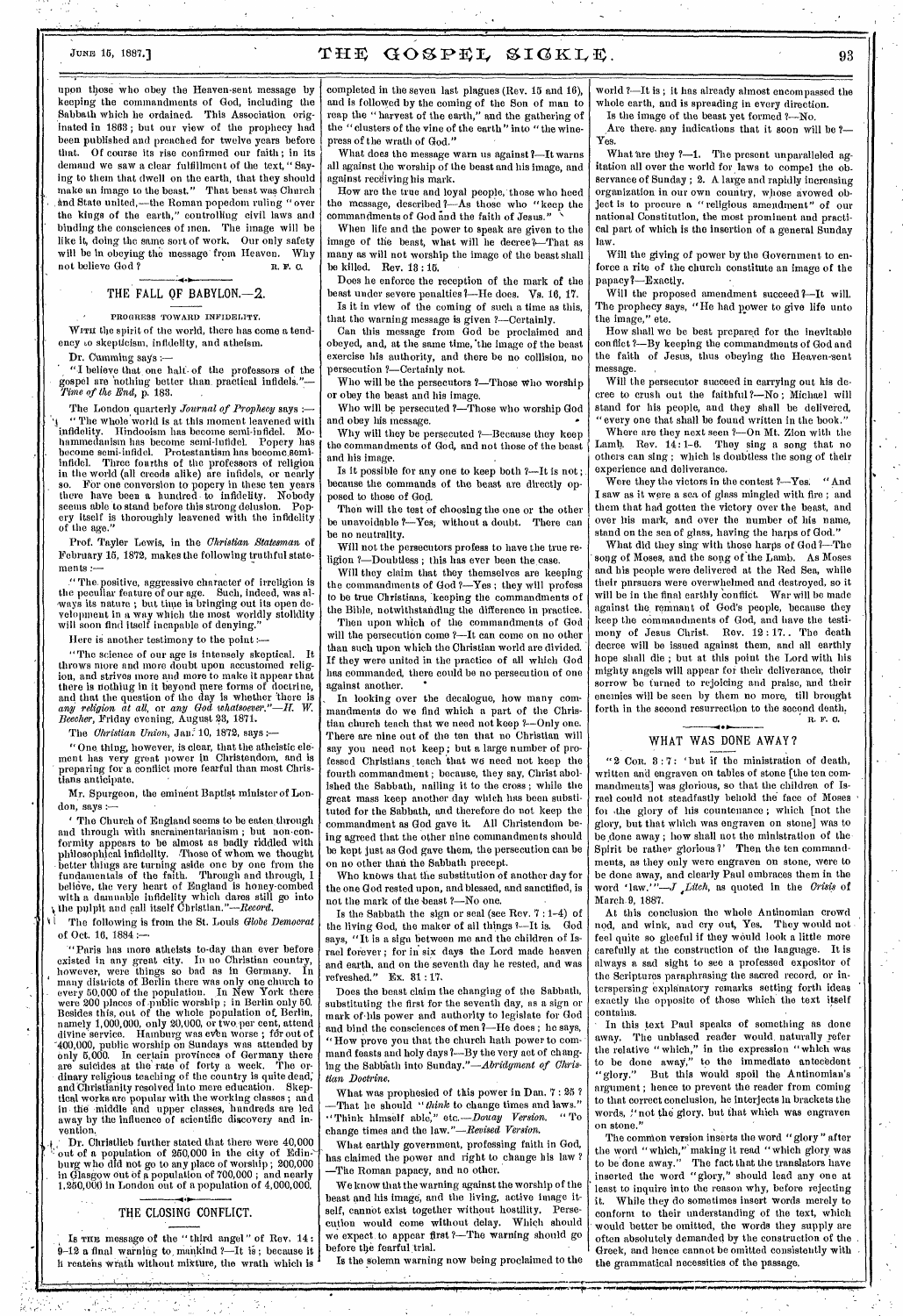The text before us is one of this class. It is not possible to refer the words "done away" to anything<br>but the "glory." The passage reads : "dia ten doxan tou prosopou autou, tën katargoumenën.". Instead of the relative and verb, the Greek has the article and participle. Literally it would be translated, "on account of the glory of his face, the abolished." Now the participle, katargoumenen (abolished), is in the same gender, number, and case as the word doxan (glory), but it does not agree in all these respects with any other word in the whole sentence. Hence it is the glory, and nothing else, which the text asserts is done away. But this is the very thing which Mr. L.<br>and the Crisis would try to have us believe is not the thing which is done away, and thus pervert the word of the Lord.

It may be remarked that the article and the participle have all the force of a relative clause, as in the common version, the article agreeing with the noun understood. Thus: "The [glory] abolished," or "that derstood. Thus: And  $B_1$ , is in the common version, "which glory was to be done away." But however<br>we may word it, the decisive fact remains that it is the glory only which is said to be done away. No one having any acquaintance with the Greek could offer such a comment as that under consideration, except at the expense of his candor. The inaccuracy of the argument is well indicated by the slovenly style of quoting, calling "engraven in stones," "engraveu<br>ou tables of stone." U. S.

## ANGELS AND THEIR WORK.

WEBSTER gives the definition of "angel" as follows :<br>"A spiritual being employed of God to communicate his will to man."

1. Angels are not the spirits of dead men; for they existed before man died.

"So he drove out the man; and he placed at the east of the Gardon of Eden cherubim, and a flaming sword which turned<br>every way, to keep the way of the tree of life." Gen. 3:24.

"Where wast thou when I laid the foundations of the earth?<br>declare, if thou hast understanding. Who hath laid the measures thereof, if thou knowest? or who hath stretched the line<br>upon it? Whereupon are the foundations th "Where wast thou when I laid the foundations of the earth?

2. Man was made inferior to the angels.

"What is man, that thou art mindful of him? and the son of man, that thou visitest him? for thou bast made him a little lower thau the angels, and hast crowned him with glory and honor." Ps.  $8:4, 5$ .

8. The number of the angels is very great.

"Aud I heheld, aud I heard the voice of many angels round about the throne, and the beasts, and the elders; and the number of them was ten thousand times teu thousand, and thousauds of thousands." Rev. 5:11.

4. St. Paul has given a testimony as to the number of these holy beings.

"But ye are come unto Mouut Sion, and uuto the city of the living God, the heavenly Jerusalem, and to an innumerable company of angels." Heb.  $12:22$ .

5. When the announcement of Christ's birth was made, many of the angelic host were seen.

" And suddenly there was with the angel a multitude of<br>the heavenly host praising God, and saying, Glory to God in<br>the highest, and on earth peace, good will toward men."  $the$  $t$ Luke 2: 18. 14.

6. The prophet Daniel saw thousands of these holy beings around the throne of God.

beings around the throne of voca.<br>
"I belief till the throne or voca.<br>
of days did sit, whose garment was white as snow, and the<br>
hair of his head like the pure wool; his throne was like the<br>
flery flame, and his wheels as

7. The apostle Paul had a guardian angel.

"For there stood hy me this night the angel of God, whose<br>I am and whom I serve, saying, Fear not, Paul; thou must he<br>brought before Cæsar; and, lo, God hath given thee all them<br>that sail with thee." Acts 27:28, 24.

8. Angels are literal, corporeal beings.

"His hody also was like the heryl, and his face as the appearance of lightning, and his eyes as lamps of fire, and his arms aud his feet like in color to polished brass, and the voice of his words like the voice of a multi

9. Like man, they partake of food.

9. Like man, they partake of 1000.<br>
"And there came two augels to Sodom at even; and Lot sat<br>
in the gate of Sodom': and Lot seeing them rose up to meet<br>
them; and he bowed himself with his face toward the ground;<br>
and he

10. There are two classes of angels, one loyal, and the other disloyal.

"And the angels which kept not their first estate, but left<br>their own habitations, he hath reserved in everlasting chains<br>under darkness unto the Judgment of the great day." Jude 6 11. Good angels are obedient to the commands of God.

"Bless the Lord, ye his angels, that excel in strength, that<br>o his commandments, hearkening unto the voice of his word." do his comn<br>Ps.  $103:20$ .

12. They maintain a constant connection between earth and heaven.

"And Jacob went out from Beersheba, and went toward<br>Haran. And he lighted upon a certain place, and tarried there<br>all night, because the sun was set; and he took of the stones<br>of that place, and put there for his pillows,  $28 \cdot 10 - 12$ 

13. The birth of Christ was announced by them.

"Aud, lo, the angel of the Lord came upon them, and the glory of the Lord shone round about them; and they were sore afraid. And the angel said unto them, Fear not; for, behold, I bring you good tidings of great joy, whic

14. These holy beings ministered to Christ after his temptation.

"Then the Devil leaveth him, and, behold, angels came and ministered unto him." Matt.  $4:11$ .

\* 15. They have a part to act in the salvation of man. "But to which of the angels said he at any time, Sit on my right hand, until I make thine enemies thy footstool? Are they not all ministering spirits, sent forth to minister for them who shall be heirs of salvation?" Heb.

16. Angels have charge of the work of the gospel

in the earth.

" And I saw another angel fly in the midst of heaven, baving<br>the everlasting gospel to preach unto them that dwell on the<br>earth, and to every nation, aud kindred, and tongue, and peo-<br>ple." Rev. 14:6.

17. Angels who stand in the presence of God were sent as messengers to the prophets.

"And the angel answering said unto him, I am Gabriel that stand in the presence of God, and am sent to speak unto thee, and to show thee these glad tidings." Luke  $1:19$ .

18. They are guardian angels to the children of God.

"Take heed that ye despise not one of these little ones; for I say unto you, That in heaven their angels do always hehold the face of ury Father, which is iu heaven." Matt.  $18:10$ .

"The angel of the Lord eucampeth round about them that<br>fear him, and delivereth them." Ps, 34:7.

19. Angels are commissioned of Heaven to answer the prayers of God's people.

the physics of stocks poople.<br>
"Then said he unto me, Fear not, Daniel, for from the first<br>
day that thou didst set thine heart to understand, and to chas-<br>
ten thyself before thy God, thy words were heard, and I am<br>
come

20. They are also commissioned to restrain the nations of the earth.

"And after these things I saw four angels standing ou the four corners of the earth, holding the four winds of the earth, that the wind should not blow on the earth, nor on the sea, nor on any tree." Rev.  $7:1$ . (Winds de on any tree." Rev<br>31, 32; Dau. 7: 2.)

21. When the plagues of God's wrath are poured out upon the wicked, the angels will care for the righteous.

righteous.<br>
"A thousand shall fall at thy side, and ten thousand at thy<br>
right hand; but it shall not come uigh thee. Only with thine<br>
eyes shalt thou behold and see the reward of the wicked. Be-<br>
eause thou hast made the

22. They are mighty in power.

"And it came to pass that night, that the angel of the Lord<br>went out, aud smote in the camp of the Assyrians an hundred<br>fourscore aud five thousaud; and when they arose early iu the<br>morning, behold, they were all dead corp

23. Their presence will hold ferocious animals in check.

"Then said Daniel unto the king, O king, live forever. My God hath sent his angel, and hath shut the lions' mouths, that they have not hurt me; forasmuch as before him innocency was found in me; aud also before thee, O ki

24. When Christ makes his second advent, all the heavenly host will come with him.

"When the Son of man shall come in his glory, and all the holy angels with him, then shall he sit upon the throne of his glory." Matt.  $25:31$ .

25. Their absence from heaven will cause silence

"And when he had opened the seventh seal, there was si-<br>noe in heaven ahout the space of half an hour." Rev. 8:1. lence 26. Their object in coming to this earth will be to gather the people of God.

" And then shall appear the sign of the Son of man iu heaven;<br>and then shall all the tribes of the earth mourn, and they<br>shall see the Son of man coming in the clouds of heaven with<br>power and great glory. And he shall sen elect from the four wind<br>other." Matt. 24:30, 31.

27. The presence of so many of these shining beings, with the glory of Christ, will cause the destruction of the wicked then living.

don or the wideow that Wicked be revealed, whom the Lord.<br>
shall consume with the spirit of his mouth, and shall destroy;<br>
with the brightness of his coming." 2 Thess. 2:8.

28. The living righteous and the resurrected saints will be removed by them from this sin-cursed earth.

shown that the local bins of the land descend from heaven with a<br>shout, with the voice of the archangel, and with the trump of<br>God; and the dead in Christ shall rise first; then we which<br>are alive and remain shall be caug 16.17.

WM. INGS.

p,

# Temperance Quilook.

#### THE TEMPERANCE SHIP.

TAKE courage, temperance workers,

You shall not suffer wreck While up to God the people's prayers

Are rising from your deck.

Wait cheerily, temperance workers,

Your rudder is his hand.

Sail on! sail on! deep freighted

With blessings and with hopes;<br>The good of old, with shadowy hands, Are pulling at your ropes.<br>Behind you holy martyrs<br>Uplift the palm and crown;

Before you, unborn ages send<br>Their benedictions down.

Courage! your work is holy, God's errands never fail: Sweep on through storm and darkness,<br>The thunder and the hall l

Work ou! sail on! the morning comes,

The port you yet shall win;

And all the hells of God shall ring The ship of temperance in.

 $-J. G. Whittier.$ 

#### WINE AND THE BIBLE.-8.

ВҮ Ј. Н. КЕLLOGG, М. D.

#### BIBLE TEETOTALERS.

WHILE there is no evidence in the Bible that the use of intoxicating wine ever did, or ever could do, any one the slightest possible good, we have the illustrious example of some of the most eminent Bible characters as teetotalers.

The Israelites.-- During the sojourn of the childrenof Israel in Egypt, they were undoubtedly total abstainers, since their masters, the Egyptians, at that time made no use of any fermented liquor. During their journey in the wilderness, the Israelites were of necessity abstainers, their only drink being the purest water from the rock. To this long discipline of temperance might be largely attributed that hardfhood, fortitude, and bravery which enabled them to sweep out with astonishing rapidity the enervated nations of Palestine, who had wasted their euergies by intemperate and riotous living, and were thus easily vanquished, though protected by strong walls and fortresses.

The Nazarites.-- At the time of the establishment of the ceremonial law, there was also instituted an order of teetotalers! They were call Nazarites. They dedicated themselves wholly to the service of God, and one of the conditions of the dedication was total abstinence from the use of wine. To insure a perfect observance of the pledge, ail wine was prohibited, whether fermented or unfermented. Many of the finest personages of the Bible were members of this class. It is quite probable that Daniel and his three brethren were Nazarites, since they refused to drink the king's wine, preferring pulse and water. 4

Samson.-This Hebrew Hercules was a teetotaler from his birth. None of his muscles were weakened by alcoholic degeneration. None of his nerves were paralyzed by stimulants. He was a Nazarite, and is a fair illustration of the incompatibility of alcohol with strength. Milo, the famous Greek who rivaled Samson in his prodigious strength, was likewise a total abstaiuer, as well as a vegetarian.

The Rechabites.-These were a sort of family tem-

For daylight and for land:

The breath of God is in your sails,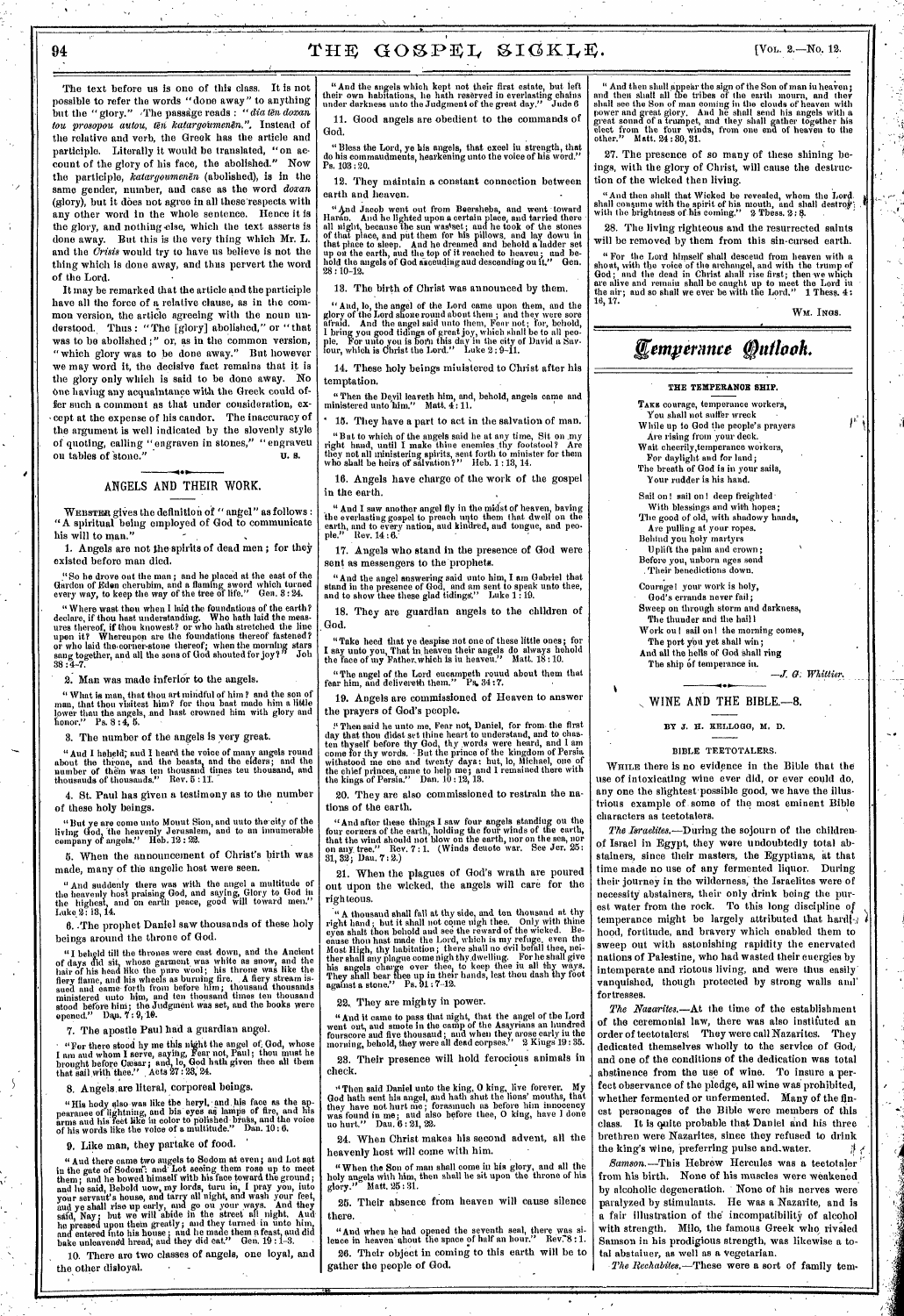# JUNE 15, 1887.]  $T H E G O S P E L S I G K L E,$

perance society. They abstained from the use of wine because commanded to do so by their father; and the Lord' commended them for their constancy. If the sons of the present age were as careful to follow the commands of their fathers as were those of ancient times, there would certainly be fewer drunkards. But drink deprives a youth of natural affec-It leads him to trample upon the authority of his father, and,treat with contempt the prayers and tears of a loving mother. What a terrible monster is drink

The Essenes.-The class of Jews known by this name were very temperate in all their habits. They were strict teetotalers, carefully avoiding the slightest indulgence in fermented drinks. They were noted for their rigorous piety. It is thought by many that John the Baptist was a member of this class. He was a Nazarite at least.

*Timothy* must have been a total abstainer, since it was necessary for Paul to advise him to take a little wine (sweet wine) for his "stomach's sake." There would have been no propriety in such advice had he been in the habit of using wine.

History; as well as the Bible, furnishes numerous examples of temperance.

Pythagoras, one of the most renowned philosophers bif ancient times, was an advocate of total abstinence. Neither he nor his followers made use of wine.

Wine was prohibited to those who were training for competition at the national games. It appears evident, indeed, that there have always been societies analogous to temperance societies, or organizations opposed to the use of intoxicating drinks. There are even at the present day barbarous tribes the individuals of which are strict abstainers, the use of wine being prohibited by their religion.

The relation of the Bible to temperance may be summed up in the following brief conclusions to which the evidence presented must lead us :-

1. The use of. intoxicating drinks is not commanded in the Bible.

2. The use of fermented wine is not recommended. 3. Its use is not countenanced either as a harmless practice or as a necessary evil.

4. Total abstinence is nowhere condemned.

5. Many texts commend abstinence, and some com- , mand it.

6. There is nothing in the Scriptures which disagrees with the principles of total abstinence, and nothing which sustains moderate drinking.

7. Hence the Bible agrees with science and common sense in denouncing the use of intoxicating liquors, and commending temperance.

In the face of these facts, can any person who has a particle of faith in the inspiration of the Scriptures, and in man's accountability to his Creator, continue to indulge in the use of wine *to any degree whatever? We* do not see how it would be possible for an individual to do so and still preserve "a conscience void of offense."

# *<u>Alotes from the Sield.</u>*

"The field la the world."

A **PF** Brief mention of work done and results accomplished by Seventh-day Adventists, in different parts of the field, according to reports received since our last issue:-

RHODE ISLAND.—Four converts baptized at Curtis Corner.

Missount —Tent meetings are being held at Carterville.

FLORIDA.—Meetings held at Waldo result in thirteen converts.

ARKANSAS.—Mission opened in Little Rock with encouraging prospects.

VERMONT.--Meetings at Rochester and vicinity result in fourteen converts.

KENTUCKY.—Church organized at Yellville ; three believers baptized at Keysburg.

NEw YORK.—New church dedicated at Jeddo ; Illitirch organized at Watertown.

SOUTH AMERICA.-Church at Georgetown, British Guiana, receives five new members.

MINNESOTA..—New church just completed at Fair Haven, and three new members added.

WEST VIRGINIA.—State meeting held at Kanawha, and ten new members added to the church.

VIRGINIA.—State meeting held at New Market, and plans laid for carrying on the work in the State the coming season.

ORIO.—Church at Portage receives five new members ; twelve new converts at Walnut Grove and five at Piqua receive baptism.

NEW ZEALAND.—A. G. Daniells reports fifty-four believers at Auckland, as the result of the tent meet-ings and other efforts at that place.

GERMANY.—D. T. Bourdeau reports a company of believers at Ban-de-la-Roche, Alsace, and encouraging prospects of additions to the same.

Ittmois.—Church at Duquoin receives three *new*  members ; nine new members added to the church at Chicago; three converts reported at St. Anne.

WiscoNsfx.—New church completed at Milton Junction ; eight converts baptized at Victory ; church of seventeen members organized at Sextonville.

IOWA.—The organization of the following churches is reported : Milton Junction, eleven members ; Atalissa, nine members ; Atlantic, twenty-nine members ; also one at Audubon, membership not stated.

DAKOTA.—New church just completed at Sunny-side ; three converts baptized' at Swan Lake, also three at Watertown, where a church has recently been organized ; church of fourteen members organized at Cresbard.

FRANCE.-Interesting meetings held with the church at Branges, also encouraging labors among the Roman Catholics of that place, many of whom are deeply interested to learn more ; fourteen additions to the church at Nimes.

MICHIGAN.—Meetings at Freeport result in six converts ; Sabbath-school of twenty-five members organ-ized at Bandola ; a series of meetings held at Oviatt Corners results in eleven believers, and the organization of a Sabbath-school of twenty-six members.

KANSAS.-Church of nine members organized in Cherokee county ; new church dedicated at Altoona, and five new members received ; the annual campmeeting held at Topeka was very successful in all respects, and twenty-three converts were baptized.

INDIANA.—Five believers at Fair Oaks receive baptism, and nine at Logansport ; new churches are being erected at Boggstown and New Marion ; church organized at Waldron ; meetings held at Akron result in four new members being added to the church ; church at Mechanicsburg receives six new members ; new church ready for dedication at Brookston ; accession of seven new members to the church at Northfield.

# $Q$ heological World.

....The pope has created five new bishoprics in Australasia. tralasia. •

....If is estimated that there are 8,000 Christian Israelites in Great Britain.

....The next Protestant Episcopal Church Congress will meet in Louisville, Ky., commencing Oct. 18.

....Of the 315,000,000 British subjects, no less than 195,000,000 are pagans,' and 60,000,000 are Mohammedans.

..Twenty depútations from different nations are already announced as preparing to visit Rome on the occasion of the pope's jubilee.

The Glasgow Free Presbytery, by a vote of 37 to 40, rejected an overture from prominent members for a revision of the Confession of faith.

.The *Independent* is confident that union between the Northern and Southern Presbyterian churches is hopeless, at least for a number of years.

The Presbyterian Church has amended its Confession of Faith by omitting that section that forbade a man from marrying his deceased wife's sister.

..It is the purpose of the trustees of the American Congress of Churches to have that organization incorporated so that it can hold funds and property.

....The delegates to the Western Unitarian Conference, recently in session, declared that their fellowship for each other is not conditioned upon any doctrinal texts.

... There are said to be 27,000 heathen converts now employed as Christian evangelists to their countrymen, 2,500 of whom have been ordained as ministers of the gospel.

..The number of religiods sects in England and Wales is two hundred and thirty, with an aggregate of about 3,000,000 communicants, or about one in eight of the population.

..Japan is said to have virtually cast off her heathenism, without adopting a new faith, and now presents a field in which Christianity and atheism are struggling for the mastery.

....An exchange states that in Mexico more than two, thirds of the people worship the Virgin Mary in the form of an Indian maiden. Many chapels have been erected in her honor in every city and town.

Three Armenian Protestant missionaries residing in Tiflis, Asiatic Russia, have been exiled to Siberia, for "displaying undue activity in making converts to their faith." One of them is sixty-three years old.

..The "crucifix bill" has been withdrawn from the Quebec Legislature.. The intent of this bill was that all witnesses in courts of law should lift up the hand and look at the crucifix, instead of swearing on the Bible as at present.

....The Turkish Government officials have now put the seal of the sultan on thirty-two editions of the Arabic Scriptures and parts of Scriptures, thus giving the sanction of the Imperial Caliph of Islam for the free circulation of the word of God.

....The annual meeting of the International Missionary Union will be held at Thousand Island Park, St. Lawrence River, August 10-17. All returned missionaries are eligible•to membership, and will be en-tertained during the meeting free of cost.

..Rev. W. F. Davis, who has persisted in preaching on Boston Common for several years, has been again arraigned and fined. The ordinance prohibiting the use of the Common for this purpose has been de-clared constitutional *by* the Supreme Court of the State.

....The London *Christian* very earnestly denounces<br>the resolution of the government to expend \$100,000<br>for a single service in Westminster Abbey on the<br>queen's jubilee, as "wasteful extravagance and mis-<br>appropriation of poverty and distress."

....English Baptists who are engaged in missionary work in Ireland, are making quite general use of tents in which to hold services, and with success. It is proposed to fit out a tent rom this country and equip it with an evangelist to go to Ireland and engage in labor among the Roman Catholics.

....Dr. Horatius Bonar, now of Edinburg, but for many years of Kelso, Scotland, one of the poets of the modern pulpit, the author of not a few of our most popular hymns, and of many religious books, has made arrangements to retire from active ministe-rial life. Dr. Bonar was ordained in 1837.

....Resolutions were adopted by the General Council of the Reformed Episcopal Church, in session at Philadelphia, recognizing adultery as the only scriptural ground for divorce, and forbidding the marriage of divorced persons, excepting only when the decree was awarded for violation of the seventh command-ment.

...Dr. R. D. Hitchcock, of the Union Theological Seminary, New York, has long preached the doctrine h t the church should regard its theological students as its cadets, just as the State'does its military students, and should support them in their special course of study. The Seminary above mentioned has now perfected a plan by which a considerable number of  $\ddot{\textbf{s}}$ tudents can be so supported.

.:..The agitation of the Sunday question is by no means confined to this 'country, but is attracting attention almost everywhere. A monster memorial was recently presented to the queen by "the women of England," calling attention to the evil effects arising from the "Sabbath " traffic in intoxicating liquors, and urging that "the jubilee year should be selected' as the year for the women's endeavor to secure ' Sab-bath-closing' throughout the land." As far as possible every moral reform is being pressed into the service of the counterfeit Sabbath.—Signs *of the Times.* 

The Now York *Observer* says : "Some Protestants, as well as many Roman Catholics, laugh at the popular dread of the Jesuit as a national and social danger. But the Jesuit is just now smiling over his victory in Montreal. The Jesuits' Incorporation bill' has triumphed in spite of the Cardinal and his bishops. Their victory is so complete that they now anticipate the establishment of a university which will overshadow the Laval, and also to recover their conflscated estates. Rome completely rehabilitated the Jesuits last summer, and they are making the most of their opportunities."

Medical<sup>\*</sup>Surgical Sanitarium.



THE LARGEST SANITARIUM IN THE WORLD.

This Institution, one of the buildings of which is shown in the cut,<br>stands without a rival in the perfection and completeness of its ap-<br>pointments. The following are a few of the special methods employed:

Turkish, Russian, Roman, Thermo-Electric, Electro-Vapor,<br>Electro-Hydric, Electro-Chemical, Hot Air, Vapor, and<br>every form of Water Bath ; Electricity in every form;<br>Swedish Movements—Manual and Mechanical—Massage,<br>Pneumati All other remedial agents of known curative value employed.

Good Water, Good Ventilation, Steam Heating, Perfect Sew-erage. For circulars with particulars, address,